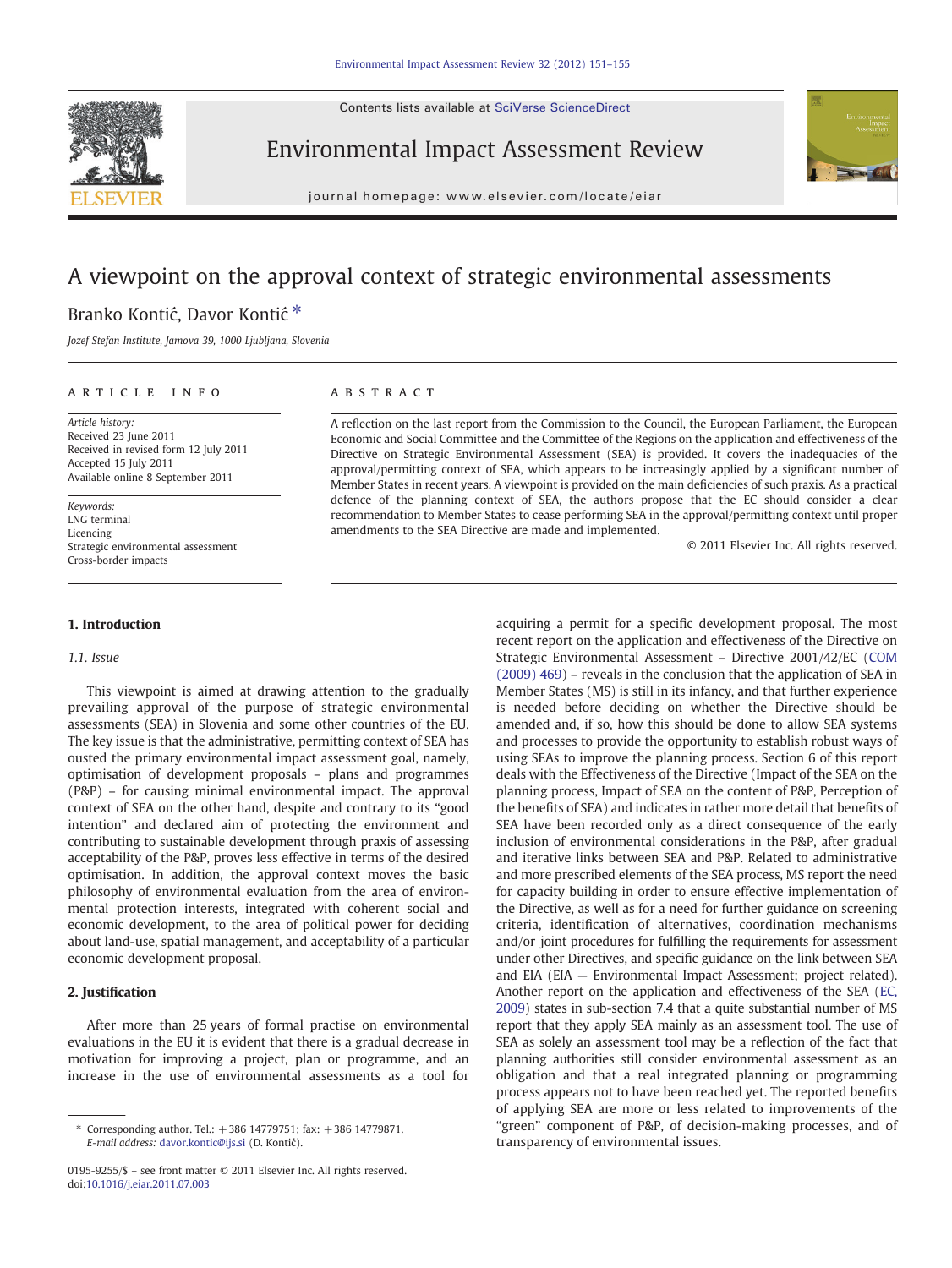The findings of these studies are presented in country specific terms, which provide insight into differences between MS, and are summarised at the EU level, giving guidance for needed improvements. However, what is crucially missing in these reports is a consistent, clear and methodologically sound evaluation on how much SEA has contributed to the fulfilment of its primary goals. To perform such an evaluation for a particular, or for a set of SEA, specific methods and tools are needed, not just reporting or answering the questionnaire, based on the perception of a respondent, but using concrete data that enable a quality check of SEA, and also providing answers to questions of the following kind: what were the specific improvements of P&P triggered by SEA? What is the tangible contribution to sustainability of a particular SEA? What are the benefits and costs of a particular SEA considering improvements of P&P in broader sense, fulfilment of specific environmental protection goals, creation of a new, best optimised alternative, and the financial cost of the SEA taking into account efforts of all involved parties? Contextually similar questions were already posed by a number of SEA practitioners more than 10 years ago, i.e. even before the SEA Directive was adopted [\(Partidario and Clark, 2000; Therivel, 2004;](#page--1-0) [Therivel et al., 1992; Weston, 1997](#page--1-0)), as well as by DGXI [\(EC, 1998](#page--1-0)). Some MS do apply these questions in their SEA processes, e.g. the Netherlands, Sweden, UK, as well as Canada and the USA. However, the topical, recent SEA Quality Review Methodology, prepared for the Development Assistance Committee Task Team on SEA of the OECD, clearly underlines these and similar questions [\(Sadler and Dalal-](#page--1-0)[Clayton, 2010](#page--1-0)). Spatial planning, SEA and sustainability appraisal in the UK may still be a subject of improvements [\(Smith et al., 2010](#page--1-0)) whilst, generally for the EU, a number of proposals for improvement of SEA and EIA, in terms of both aims of the processes and utility of the evaluations, can be also found in [\(COM\(2009\) 378; IMP3, 2006](#page--1-0)).

Based on this information, it may be concluded that planners and investors strive more and more to get an approval or a permit for their proposals, whilst optimisation of the plans and programmes using the SEA process is considered to be of minor importance. Analyses and interpretation of environmental impacts are consequently, in many cases, adapted to fulfil these planners'/investors' interests. In philosophical and moral terms a consequence of such misuse of SEA is that environmental assessors lose credibility (a problem of "independence" when directly paid by planners/investors — one can easily get an "off the record" confirmation of this problem from environmental assessment practitioners in Slovenia!), whilst the overall system of environmental evaluation suffers systemic damage. This eventually leads to major erosion of trustworthiness of SEA and EIA processes.

In terms of ineffectiveness of optimisation, the approval/permitting context of SEA can be categorised as follows:

a First, and most important, such a process is an ineffectual contributor to environmental quality (its preservation and improvement integrally with economic/social development), since regulatory approvals are primarily based on checking the compliance and not the ALARA<sup>1</sup> principle. Since both SEA and EIA deal with future environmental impacts due to implementation of P&P and projects, respectively, it is important to note that it is physically impossible to check predicted future impacts at the present time, so "legal approval of the future" as a concept is a digression!

- b Secondly, the approval/permitting context is not feasible in situations where there are no pre-defined legal acceptance criteria of the impacts.
- c Thirdly, the bureaucratic SEA process is poor at valuation, optimisation and democracy. As such, it is inefficient at valuing impacts by different stakeholders and does not ensure participatory decision-making. In addition, it fails to adequately exploit the advantages of environmental evaluation, and of SEA in particular, as a planning tool, since planners, investors and other parties involved in such a process strive primarily to go through the procedure as straightforwardly as possible.

To illustrate these categories, together with the deficiency, if SEA is not applied as a planning tool (i.e. if not focusing on the elaboration of alternatives and integrating environmental issues prior or parallel to the plan or programme-making process), in the following section we present the contradictory views of Slovenia and Italy regarding the appropriateness ("acceptability") of constructing two Liquefied Natural Gas (LNG) terminals in the Gulf of Trieste. This case also illustrates the issue of inconsistently linking the higher planning levels with strategic evaluation. Whilst Italy treats the construction of the terminals as a project, i.e. an EIA related procedure, Slovenia makes its arguments in the SEA related context. Such differences in the opinion as to which environmental assessment fits better to a certain development proposal (plan, programme, big/medium project) is not rare amongst MS ([COM\(2009\) 469; Therivel, 2004\)](#page--1-0). In addition, many cases recently dealt with by the EU Court of Justice (ECJ) show that very specific and detailed planning proposals, i.e. projects, have been a subject of ruling and decisions, whilst they were initially filed as a SEA issue. There were, of course, also more general issues and cases considered by the ECJ, for example breaches of environmental law, infringements, scoping of the assessment, implementation of the Habitats Directive, and relation between SEA and EIA, i.e. development of EIA towards the increasing importance of sustained development in planning [\(ECJ, 2010, 2011;](#page--1-0) The [Environ](#page--1-0)[mentalist, 2011](#page--1-0)). The latter clearly indicates the potential for overlapping between SEA and EIA when dealing with sustainability assessment, which may cause further confusion about which assessment to apply when evaluating a certain plan or project. There is also a recent case filed by Belgium ([Constitutional Court of](#page--1-0) [Belgium, 2011\)](#page--1-0) which could be seen as an example of the approval/optimisation context of SEA: the question posed to the ECJ is whether, at least partial, revocation or repeal of a plan or programme could be interpreted as its modification (the terms "revocation" and "repeal" are not used in the SEA Directive, whilst "modification" is). The ECJ has not provided an answer yet, but if it will be positive we understand that it will have negative implications for the "reasonable alternatives" requirement of SEA, and will make an additional shortcut towards the approval context of SEA. Thus, assessment of alternatives is at the heart of the strategic environmental assessment process; omitting it can bring about either approval or rejection of a (single) proposed P&P option, without the reasons for a decision being known in the light of the reasonable alternatives dealt with (Article 9.1 (b) of the SEA Directive).

### 3. Illustration

The discussion between the Italian and Slovenian authorities regarding construction of two LNG terminals in the Gulf of Trieste has now lasted for 4 years (contrary to the formal timeframe of several months specified by the Italian licencing process, see [Figs. 1 and 2](#page--1-0)). The Italian authorities argue that construction of the terminals is reasonable, well planned, takes into account Italian energy needs, is in line with the European energy policy [\(Energy and environment in the](#page--1-0) [European Union, 2006\)](#page--1-0), and is without any cross-border environmental impact ([Progetto, 2006; Terminale, 2006](#page--1-0)). Slovenian

 $1$  ALARA  $-$  As Low As Reasonably Achievable; environmental impacts should be as low as possible by using the optimisation approach, comparison of alternatives and selection of the best one, application of BAT — Best Available Techniques, facing development and protection interests, etc. Regulation, per se, does not provide the best, state-of-the art solutions in longer timeframes but rather a compromise adopted at a particular point in time.